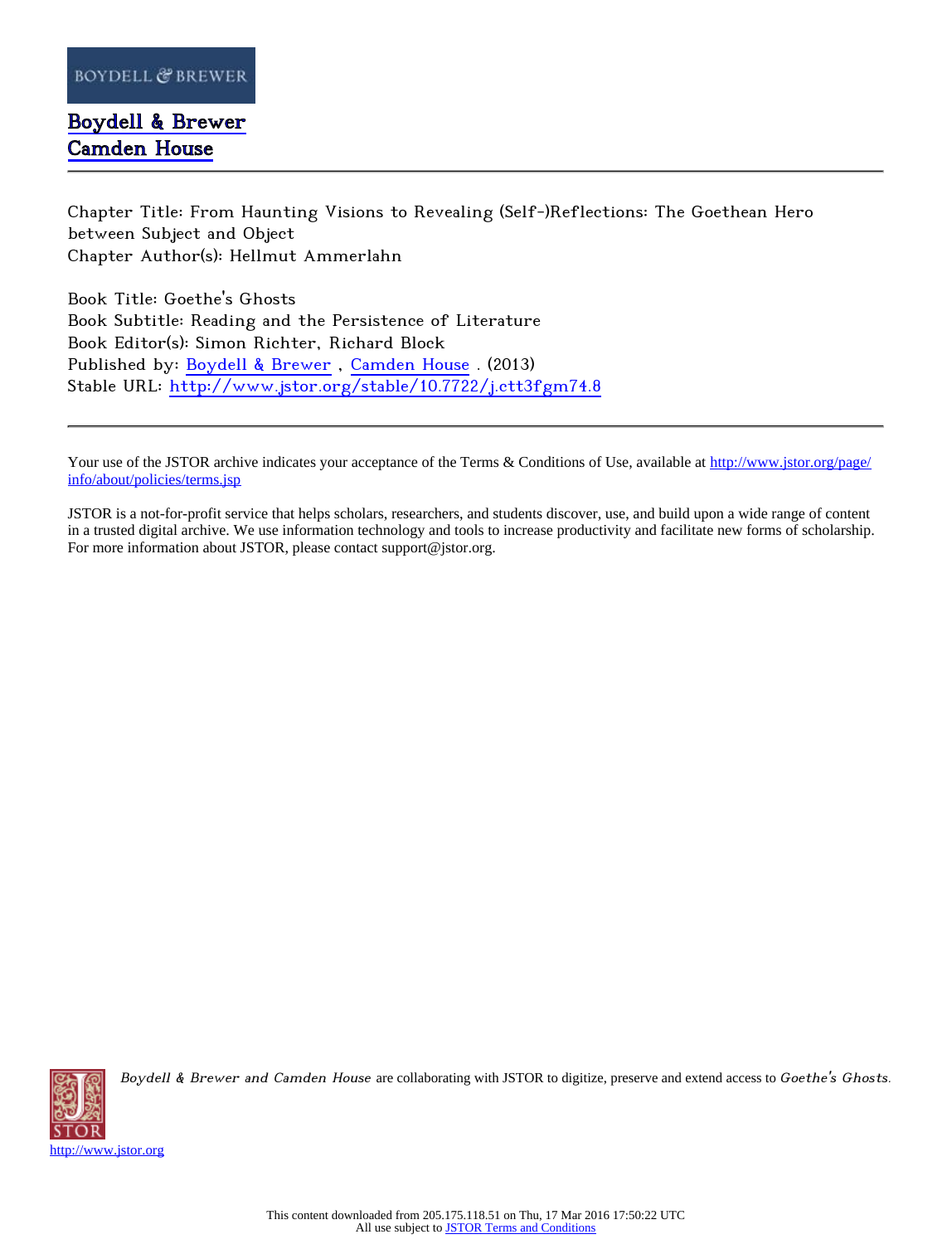# **5: From Haunting Visions to Revealing (Self-)Reflections: The Goethean Hero between Subject and Object**

*Hellmut Ammerlahn*

*Wo Objekt und Subjekt sich berühren, da ist Leben.*

[Where object and subject meet, there is life.] —Goethe to Gustav Parthey, 28 August 1827

AT THE VERY BEGINNING of the drama, a desperate and daring Faust conjures up the Earth Spirit, but he recoils under the impact of his haunting vision: "Schreckliches Gesicht! [. . .] Weh! ich ertrag dich nicht" (Appalling vision! Woe, I cannot bear your sight).<sup>1</sup> Ironized as an "Übermensch" (superman) and derided as "Ein furchtsam weggekrümmter Wurm" (A fear-filled cringing worm), Faust is dismissed by the vanishing spirit with the verdict: "Du gleichst dem Geist, den du begreifst, / Nicht mir!" (490, 498, 512–13; You resemble the spirit that you comprehend / Not me). As Faust realizes, subjective vearnings and visions, however powerful, do not suffice to grasp or to hold on to the desired object:

Hab' ich die Kraft dich anzuziehn besessen, So hatt' ich dich zu halten keine Kraft.

 $(624 - 25)$ 

[Having possessed the strength to summon you, I had no strength to make you stay.]

The relationship between subject and object has changed completely, reflecting the protagonist's transformed capabilities, when we learn about the results of Faust's subsequent encounters with the Earth Spirit. An amazing expansion and reversal has occurred that is also reflected by the environment in which the protagonist finds himself. The scene "Nacht" (Night), dating back to *Urfaust*, forcefully expressed Faust's desire to escape the "dungeon" of his "narrow, gothic" study. Biographically it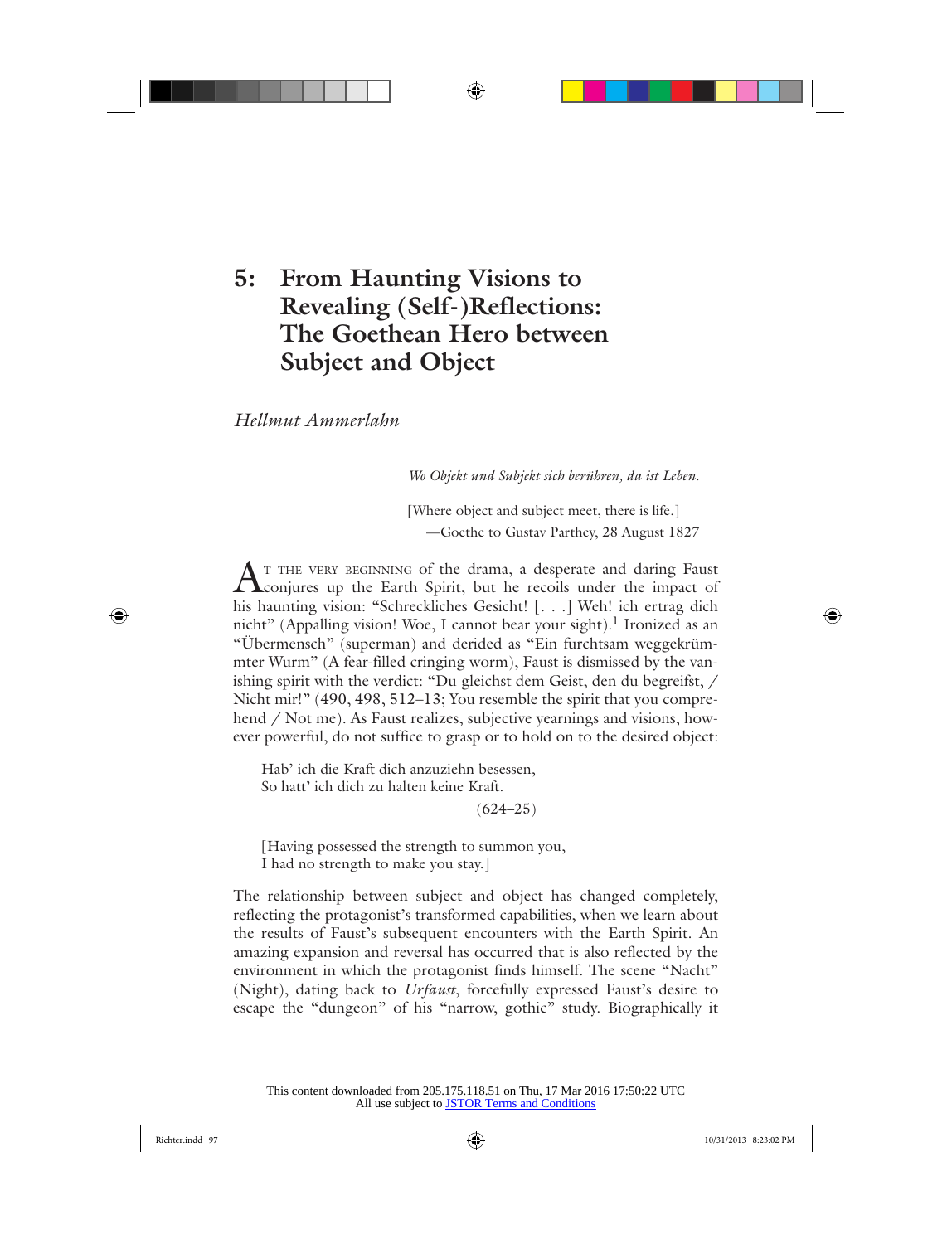mirrors the young Goethe's discontent and frustration, his need to break the walls of his mental confinement. The daytime scene of "Wald und Höhle" (Forest and Cavern) situated in the high mountains, was composed more than a dozen years later after the author had made life-changing strides in his personal development and significant discoveries as a scientist, anthropologist, and artist during his study trip in Italy. The former haunting visions have given way to an experimentally, visually, and cognitively acquired understanding of both the "kingdom" of an outer and the "wonders" of the inner world. Reflection and self-reflection have led to an emotionally satisfying bond with something greater than the subject. Through Faust, Goethe here attributes this comprehension and discernment to the gifts from the Earth Spirit, in whom an approximation of the objective has taken form and whom he addresses as "du":

Erhabner Geist, du gabst mir, gabst mir alles, Warum ich bat. Du hast mir nicht umsonst Dein Angesicht im Feuer zugewendet. Gabst mir die herrliche Natur zum Königreich, Kraft sie zu fühlen, zu genießen. [. . .] zeigst Mich dann mir selbst, und meiner eignen Brust Geheime tiefe Wunder öffnen sich. (3217–21, 3232–34)

[Sublime Spirit, you gave me, gave me all, For which I asked. Not in vain did you Turn in the fire your countenance toward me. You gave me glorious Nature for my kingdom, The power to feel, to relish her. [. . .] then You show me to myself, and the profound mysterious wonders Of my breast reveal themselves.]

The development from an all-too-human subjectivity that is haunted by illusions, fear, or despair to a state of maturation revealing insights with general or superior objective validity is found in many of Goethe's works. Less wide ranging and all encompassing than Faust's quest but life changing nevertheless, other Goethean heroes proceed on their journeys of discovery in a similar way. To give but three more examples: In *Iphigenie auf Tauris*, Orestes is almost seized by madness when he has the terrifying vision that the priestess, his loving sister, would be forced to make him a blood sacrifice to the goddess. After she has healed him, his eyes are opened to the deeper meaning of the oracle. It is not the statue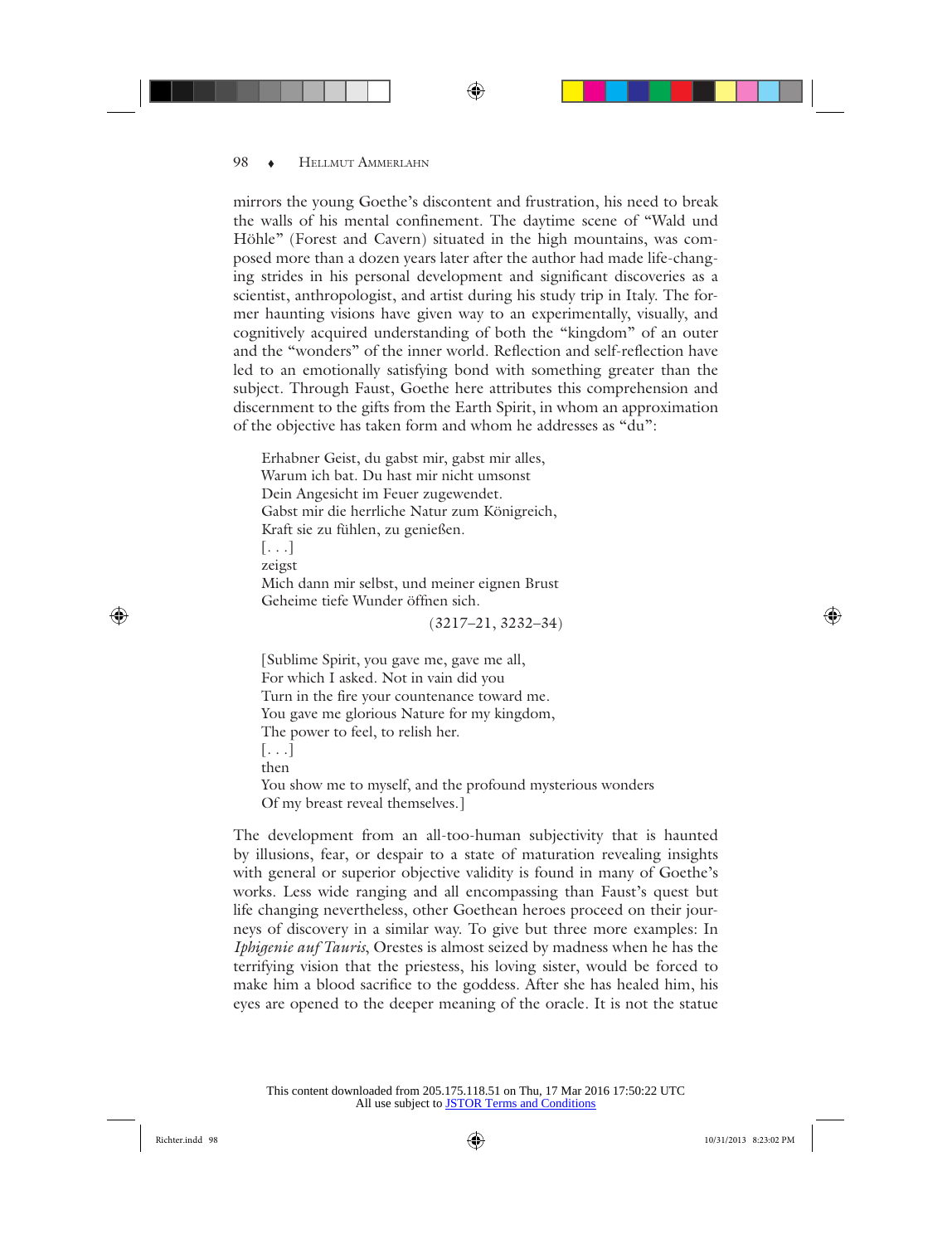of Apollo's sister, Diana, that has to be taken from Tauris, but his own sister Iphigenie, the personified image of "reine Menschlichkeit" (pure humaneness) who will atone for the crimes of the House of Tantalus.<sup>2</sup> In *Torquato Tasso*, the eponymous poet even compresses into one telling image both the haunting specter of being forsaken by everyone, and the new recognition that his supposed enemy is offering him the help he needs. This symbolic image of a poet shipwrecked by an imagination gone astray and then saved through the grasp and acceptance of reality is found at the very end of the drama:

So klammert sich der Schiffer endlich noch Am Felsen fest, an dem er scheitern sollte.

(HA 5, 3452–53)

[Thus at the very last the helmsman clings To the rock on which he almost foundered.]

Goethe's drama *Die natürliche Tochter* portrays the effects of destroying social structures and demolishing a "hohes Vorbild" (exemplary model) in times of chaos, as well as the means of keeping a unifying image actively alive, either in memory or in protective anonymity for a later restoration (HA 5, 1706). The Herzog (Duke) is devastated when falsely informed that his daughter Eugenie, the "Wohlgeborene" (high-born) whom he also calls "Meisterin" and "Heldin" (1384, 1387; champion, heroine), has fallen for a second time. Her body is maliciously reported as being "zerrissen und zerschmettert und zerbrochen" (1507; being torn, shattered and broken). He rescues his memory of her nondismembered "köstliche Gestalt" (1495; delightful form) as an indestructible "Götterbild" (1535; divine image). An exemplary human being, the Amazon Eugenie displays many of the characteristics of Goethe's other Amazons, female symbolic personifications of an ideal actively engaged in reality.3 The author also represents such a dynamic ideal approximating a form of perfection most comprehensively and elaborately in Faust's Helena as well as in Natalie, the main guiding figure for the hero in Goethe's classic novel, *Wilhelm Meisters Lehrjahre*. The Herzog, similar to Faust and Wilhelm Meister, in search of an objectifiable yet in his case a personally familiar image, says:

bleibe mir, du vielgeliebtes Bild, Vollkommen, ewig jung und ewig gleich! Laß deiner Augen klares Licht Mich immerfort umglänzen! Schwebe vor, Wohin ich wandle, zeige mir den Weg. [...] Du bist kein Traumbild, wie ich dich erblicke; Du warst, du bist. Die Gottheit hatte dich Vollendet einst gedacht und dargestellt.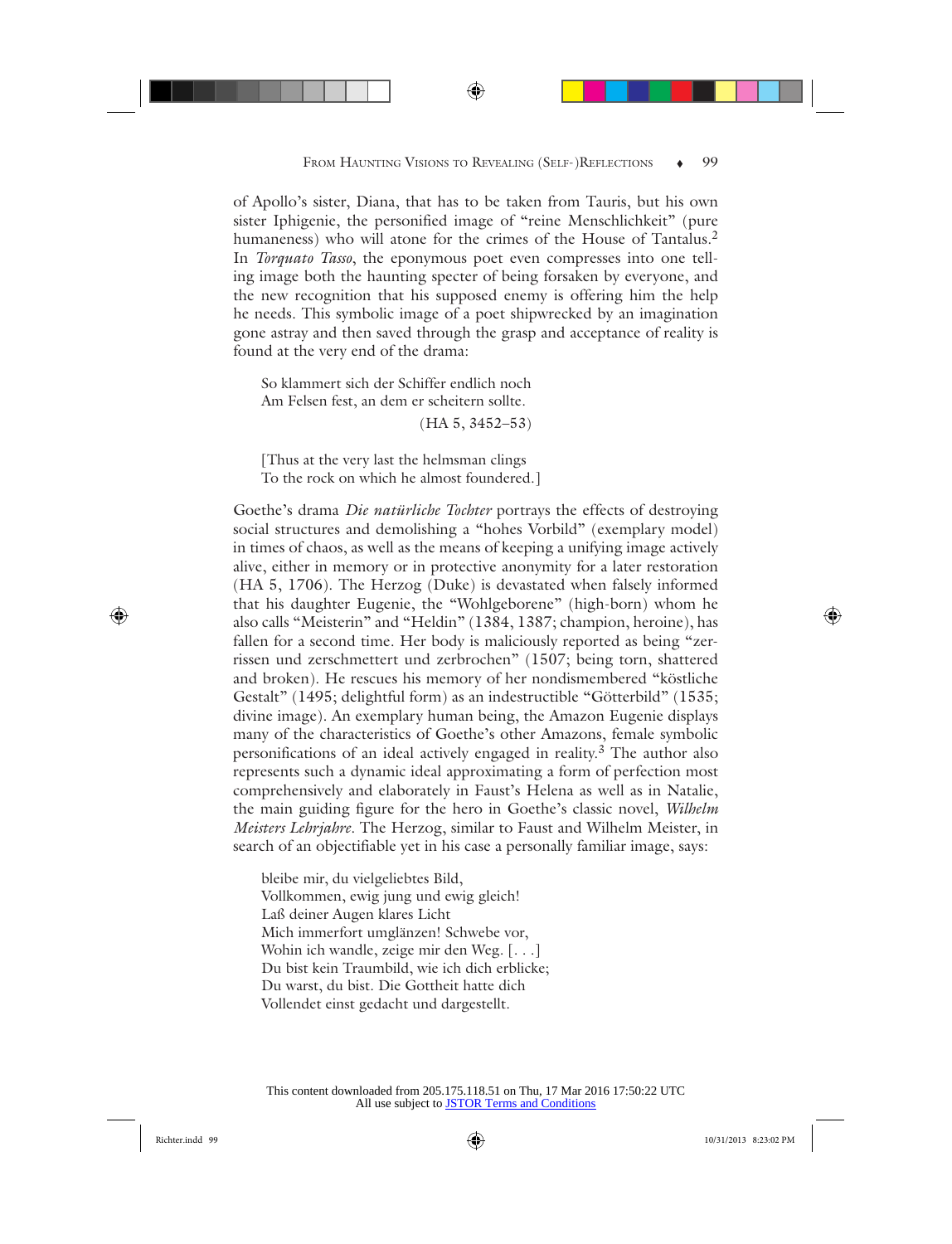So bist du teilhaft des Unendlichen, Des Ewigen, und bist auf ewig mein.

(1715–25)

[Stay with me, you dearly beloved image, Perfect, eternally young and always the same! May the clear light of your eyes at all time Surround me with splendor, take the lead, Wherever I go, show me the way. You are no vision of dreams; you were real, You are real as I perceive you. Once the godhead Had conceived and presented you as perfect. Thus you are part of the infinite, eternal, And you are mine eternally.]

These examples raise two fundamental questions:

1. What really is and what active role does the object of the quest, respectively an approximation of an objective reality that is more than a concept, play in the hero/heroine's emotional and cognitive growth?

2. What imagery and devices does the author choose to depict the various stages of progress or regression during this journey toward greater objectivity? Would Goethe's visualized "ideas" of metamorphosis and archetype be helpful here? Can human metamorphosis be understood with the help of his concept of "antwortende Gegenbilder" (responding counter-images) or by focusing on the figure of the "Doppelgänger" (double) who assumes a multitude of shapes in many of his works?

In her book *Ironie und Objektivität: Aufsätze zu Goethe*, 4 Jane Brown has dealt with issues related to the questions above, primarily the first one. She has moreover investigated the important role irony and parody play in the author's treatment of the dialectics of personal identity and growth. Proceeding from Goethe's goal in Italy of getting to know himself through purposeful and determined orientation, by directing a "reine[n] Blick auf die Gegenstände" (pure observation of the objects), Brown's analysis culminates for me in the statement: "Das Objekt ist nicht nur präsent, sondern auch selbständig aktiv, und zwar schon von Anfang an" (The object is not only present, but also independently active, and that right from the beginning).5 One of the best proofs for the validity of this statement I see in Faust's grateful acknowledgment, quoted above, of an increasingly objective understanding of Nature's kingdom and the secrets of his inner self through an "active" Earth Spirit.

Nowhere in his works, except perhaps in his autobiographies, has Goethe provided a more penetrating and comprehensive exploration of the various stages of human and artistic development from subjectivism to the approximation of objective truth than in his bildungsroman of the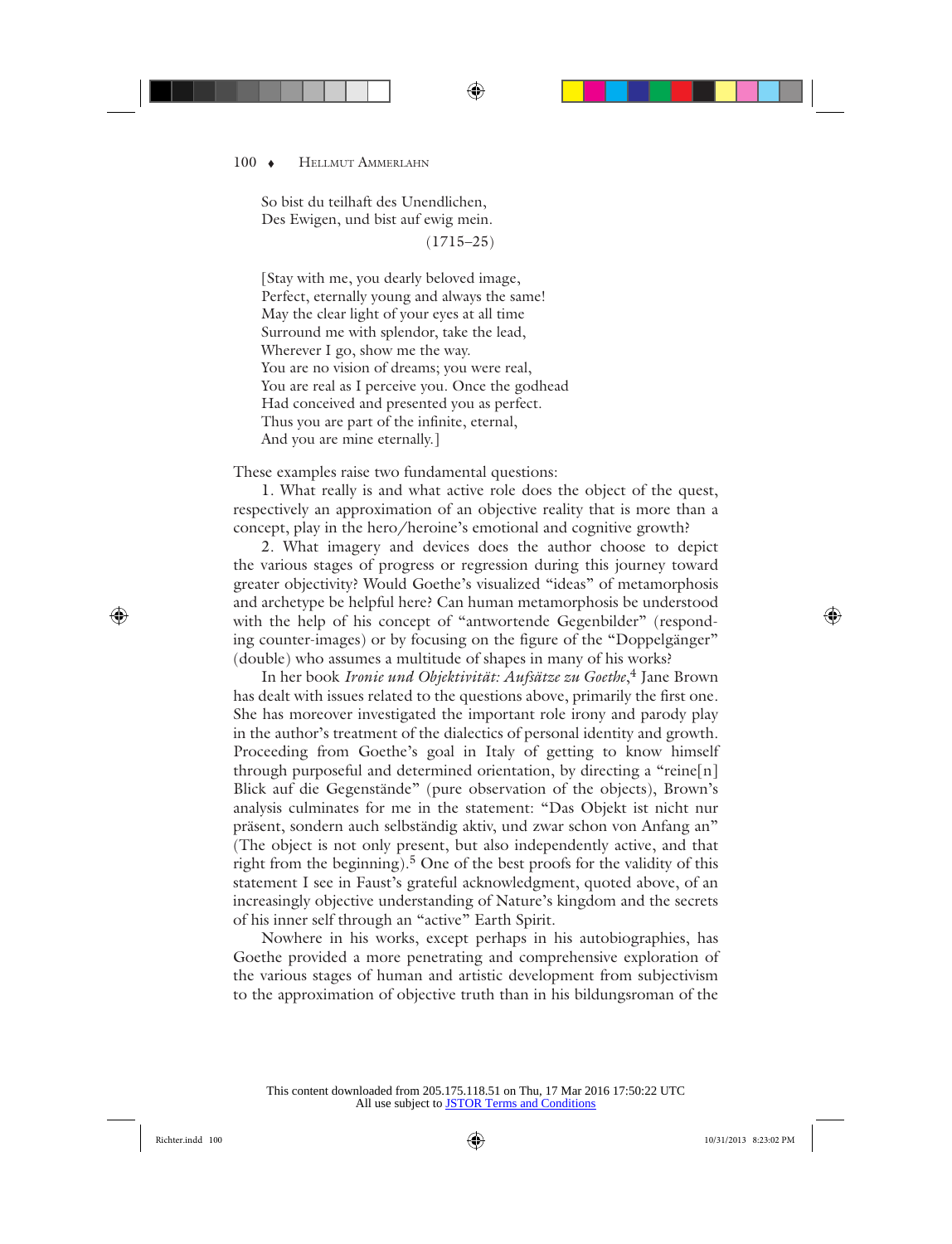artist, *Wilhelm Meisters Lehrjahre*. By first addressing the second question above, I shall investigate Goethe's use of "Ebenbild" (likeness) or "Doppelgänger" that, although it plays an intriguing role in many of his poetic works, pervades this novel throughout as a structural and psychological device.<sup>6</sup>

In contrast to the many negatively denoted doubles in world literature (e.g., the evil, apelike double in R. L. Stevenson's novel *Dr. Jekyll and Mr. Hyde*), Goethe's doppelgangers have a different function. He is not interested in the criminal per se. Mephistopheles, who exhibits aspects of Faust's destructive tendencies among other roles he plays, also acts as a positive facilitator for Faust's endeavors. But let us start with the most obvious uses of the double in a few of Goethe's writings and then proceed to their major function as symbols and as structural devices. Goethe's biographical account in the eleventh book of *Dichtung und Wahrheit* is an example for the lexical definition of a doppelganger as the "double of a living person." He describes how after a tearful farewell from Friederike Brion, he saw, "nicht mit den Augen des Leibes, sondern des Geistes, mich mir selbst, denselben Weg, zu Pferde wieder entgegen kommen, und zwar in einem Kleide, wie ich es nie getragen" (HA 9, 500; not with the eyes of the body, but of the mind, how on horseback I was riding toward myself again, taking the same path but dressed in a garment, that I had never worn). The young Goethe had a premonition of what in fact would happen eight years later, when in that envisioned dress, on horseback and on that same road, he paid Friederike one more visit.

In Goethe's early literary satire, *Der Triumph der Empfindsamkeit*, an artificially manufactured and obvious double serves several purposes—for example, to illustrate differentiation, substitution, and transposition. An incurable sick prince and fool, Oronaro—the anagram of his name, "O-oo-Narr" (o-o-o-fool) says it all—substitutes a passive life-size straw puppet for a woman of flesh and blood who would be too real and overwhelming for him. He gives her the external semblance of King Andrason's wife and transposes her image from the theater of his fantasy onto the stage of a private place for adoration. The fabricated double, surrounded by props of an artificial nature, can be carried in boxes anywhere to mollify the yearnings of the prince's super-subjective heart. The cavity of her bosom contains prominent novels of the age of sentimentalism including the author's own *Die Leiden des jungen Werthers*. Thus Goethe satirically distances himself from a former stage of his own life and from a literary period he regards as passé.

In *Wilhelm Meisters Lehrjahre* the most basic and obvious doppelganger resemblance, with dire and at the same time hilarious consequences, occurs in book 3. The Count believes that he sees himself as a ghost, not realizing that it is Wilhelm who is wearing his night robe and cap. It causes this aristocrat, who relies on superficial similarities and is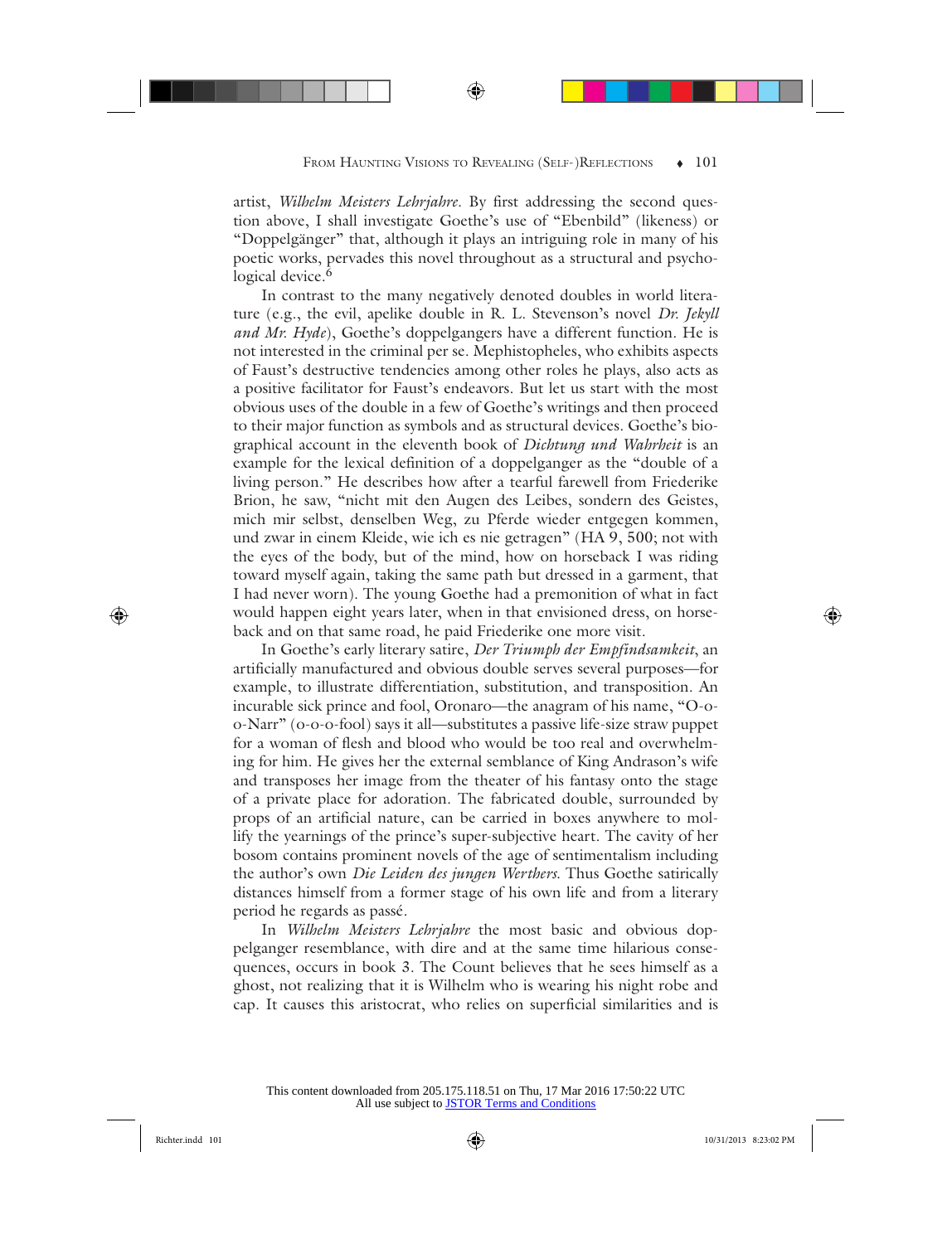driven by illusions of intellectual superiority, to take this vision as a foreboding of his early death. He thereby confirms Jarno's assessment of him as a "hollow nut." Far beyond these incidences, however, in which an obvious resemblance is apparent, Goethe expands the shape and function of the doppelganger to reveal the intricacies and complexities of the hero's failings, his creativity, and eventual maturation. Goethe makes use of this device according to the principle that he later poetologically defines in a letter to Carl Jacob Ludwig Iken: "Seit langem [habe ich] das Mittel gewählt, durch einander gegenübergestellte und sich gleichsam ineinander abspiegelnde Gebilde den geheimeren Sinn dem Aufmerkenden zu offenbaren" (For a long time now I have practiced the chosen method, to reveal the more secret meaning [of my works] to the observant reader by configurations in which entities are placed opposite each other and thereby mirror each other within each other).<sup>7</sup>

Considering the myriad mirrorings found in Goethe's bildungsroman of the artist, I intend to differentiate three major categories: Wilhelm Meister's (a) self-created, (b) opposite, and (c) complementary doppelganger figures. Establishing such categories also makes it easier to understand the double perspective, that of narrator and of central character, which structures the novel as well as much of its symbolism. Given the space limitations here, a summarizing overview will have to do. $8$ 

### **Self-Created Doubles**

In book 2 of the novel, the figures of Mignon, the "genius child," and the Harpist as the tragic bard make their first appearance. According to Goethe's epistemology, the meandering indecisiveness of Wilhelm, the talented hero, is the sign of a vacillating and not yet disciplined but nevertheless creative and productive imagination. This becomes most evident through his tragic doppelgangers, Mignon and the Harpist. Wilhelm creates them out of the painful memories from his past, the initial childhood loss of his beloved marionettes, and the abandonment of his lover Mariane. After the false assumption of Mariane's unfaithfulness Wilhelm falls sick in body and soul. His broken heart, as the two tragic companions prove even more than Wilhelm's explicit statements in books 5 and 7, takes years to heal. Mignon exhibits the external form of a marionette until Wilhelm transforms her into a child of his heart. Like the itinerant Harpist, this "little Mary" figure comes from Italy, which for Goethe stands as the land in which the arts permeate daily life and have reached pinnacles of perfection.

Both Mignon and the Harpist on a symbolic level reveal themselves as creations of Wilhelm's heart and imagination. This is also evidenced by the fact that they display more erratic than organic metamorphoses. At first, the changes in their lives are analogous to the central character's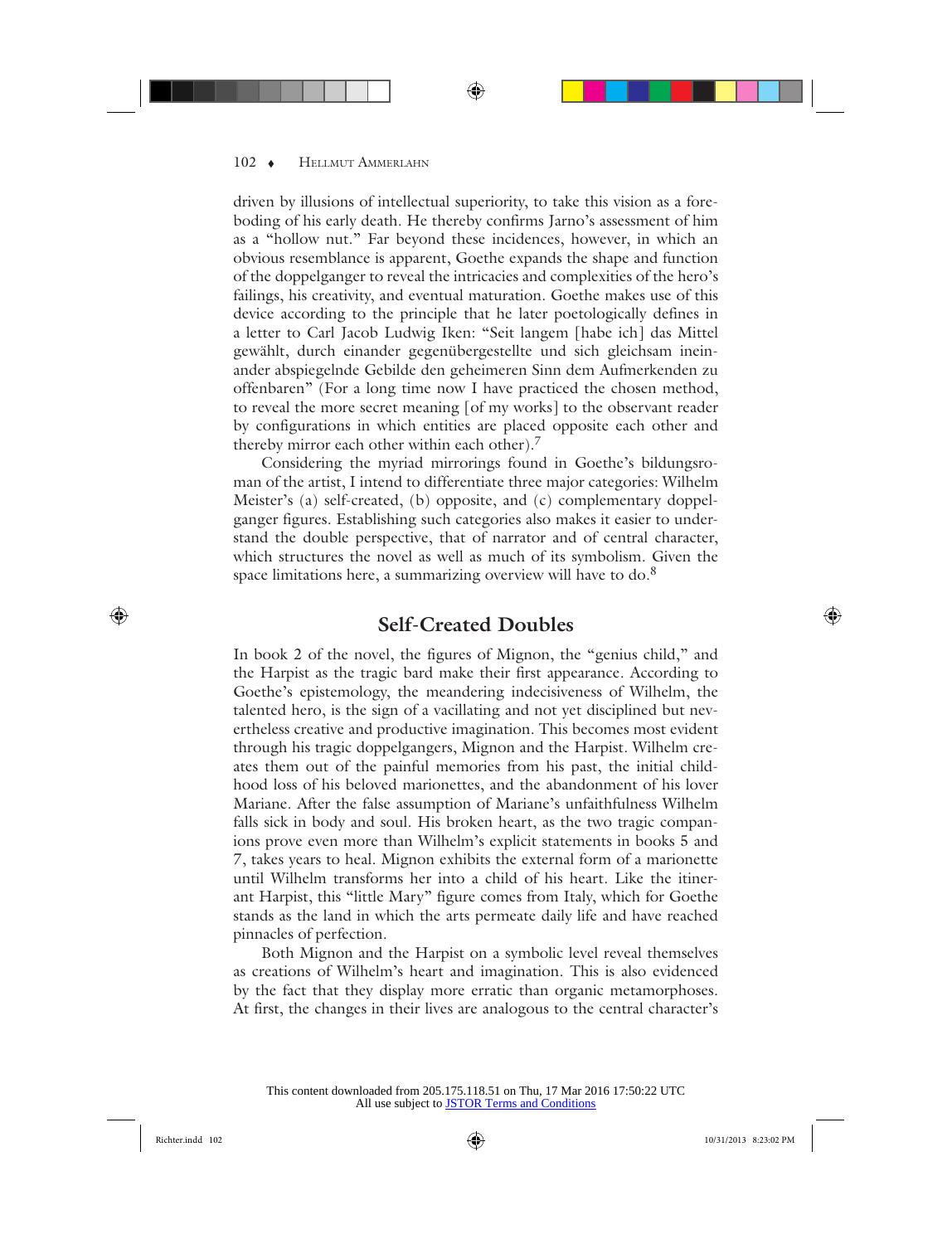own development. Later, when Wilhelm begins to overcome his extreme inwardness and subjectivity, they move in the opposite direction. Embodying the hero's emotions of longing and guilt, they express the inner relief music and poetry can bring to a tortured heart. A detailed structural and thematic analysis of Mignon's and the Harpist's songs reveals that these songs originate from Wilhelm himself. Just as his lively imagination has transformed the traumatic experiences of his past into the images of these singers, so do they become the medium for expressing his lyrical poetry: this in itself is one of Goethe's extraordinary artistic achievements that needs to be recognized! In the novel itself, the author as narrator repeatedly and directly points to the fact that Wilhelm writes poems, plays, and even projects the plot of a novel in his imagination.<sup>9</sup> Wilhelm's songs are also sung in the later sequel, his *Wanderjahre*.

## **Doubles of an Initially Opposite Character**

As a contrast to Mignon's and the Harper's introverted nature, Goethe introduces the extraverted Philine and Laertes likewise in book 2. They belong to the group of doubles who reflect Wilhelm's increasing ability to overcome his tragic outlook and affirm life with its possibilities and challenges. Through their mediation the hero learns to master several difficulties he is confronted with, occasional failure notwithstanding. Mirroring certain developing traits in the central character, Philine and Laertes furthermore exhibit typical functions of the doppelganger, merging past events with outer resemblances. Philine possesses and reminds Wilhelm of Mariane's blond hair and sensuality and in book 5 performs an essential step in healing the suffering hero's trauma. Through her night visit after the *Hamlet* premiere, she causes him in fact to abandon his prior oath to repulse all intimate encounters with the beautiful sex. Similarly, Wilhelm's self-torturing attachment to his past love "tragedy" with Mariane is satirized and thus deprived of its exclusive control over him when reflected in the grotesque events of Laertes's love "burlesque," a distorting mirror, indeed, and a mocking shot for Johann Christoph Gottsched's insistence on the twentyfour-hour time limit in drama. "Stellen Sie sich vor," Philine exclaims about Laertes, "binnen vierundzwanzig Stunden war er Liebhaber, Bräutigam, Ehmann, Hahnrei, Patient und Witwer! Ich wüßte nicht, wie man's einem ärger machen wollte" (HA 7:219; Just imagine, within twenty-four hours he was a lover, a bridegroom, a husband, a cuckold, a patient, and a widower! I would not know how one could treat anyone more abominably). Laertes furthermore functions in stimulating Wilhelm's potential for appreciating the world around him, for becoming more knowledgeable about facts of reality, qualifications he needs to develop in conjunction with others as a budding poet and future healer.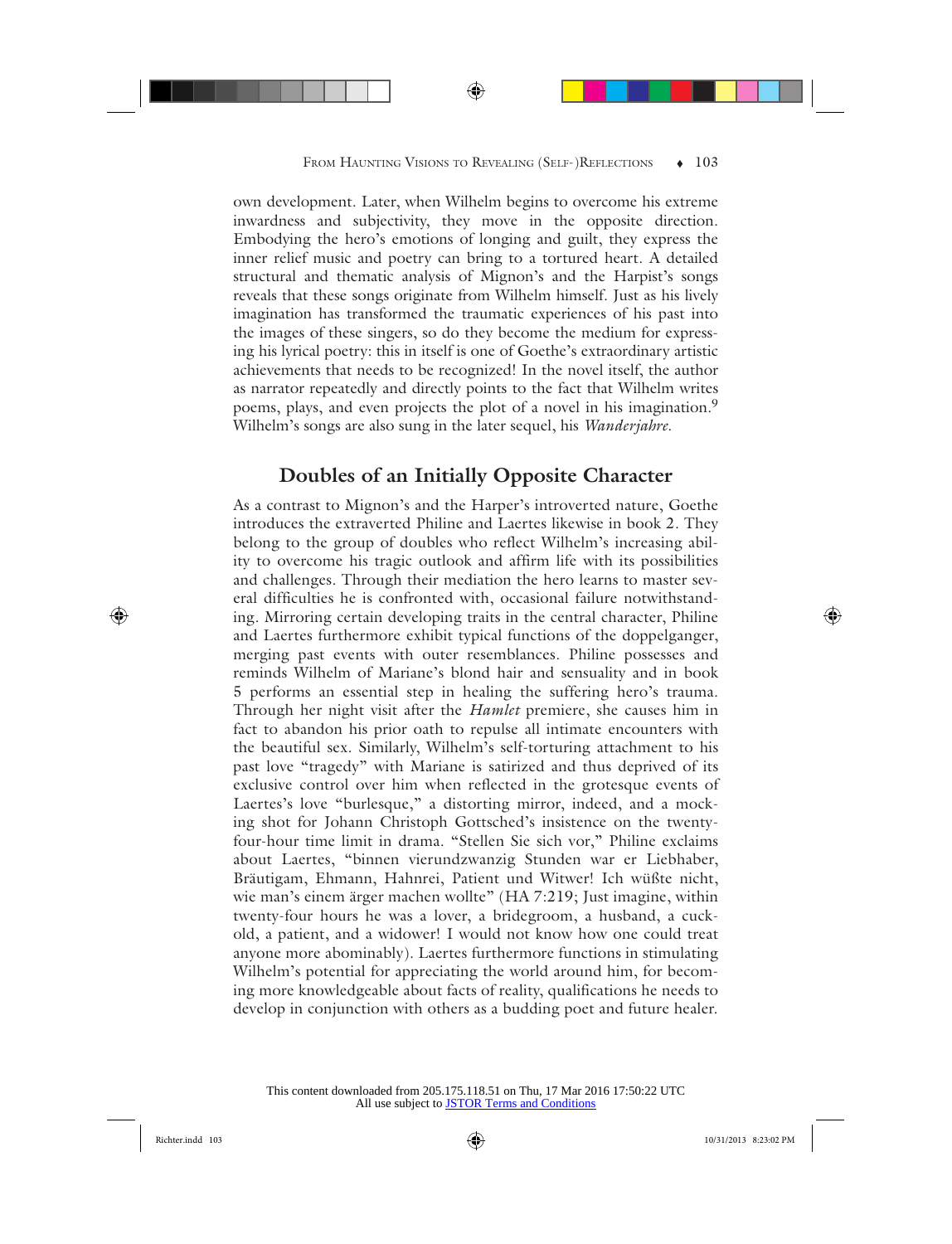Step by step, Wilhelm sheds his tragic perspective on life, as embodied in the self-created and in the literary doppelgangers, the Harpist and Hamlet respectively. By interpreting and adapting the text of Shakespeare's drama and by playing the title role, Wilhelm succeeds in distancing himself from his earlier identification with Hamlet, the melancholic sick prince. He realizes that they share neither the same fate nor a similar psychological identity.

Another most significant doppelganger motif is introduced at the end of book 1 with the *Bild vom kranken Königssohn* (Painting of the sick prince), most likely inspired by a painting of Antonio Belucci. Belonging to the sold art collection of Wilhelm's grandfather, it continues to live in Wilhelm's imagination until it becomes a truly understood and appreciated object of his inheritance again with his marriage to Natalie. This prominent painting functions as a leitmotif throughout the novel, reflecting the trajectory of Wilhelm's life from sickness of body and soul toward healing and happiness, when its ultimate symbolic implications are revealed. Skillfully Goethe juxtaposes the picture with Wilhelm's role playing of Hamlet. In addition, this painting anchors *Lehrjahre* also in the realm of the fine arts that, through discourse and examples, assumes increasing importance in the novel's last three books. Interestingly enough, no mention of this picture is found in *Wilhelm Meisters theatralische Sendung*, the novel's fragmentary first version, which traditional scholarship has considered Goethe's only artist novel. Being familiar with Plutarch's story on which the picture is based, Wilhelm recognizes the potential for a happy transformation in the relationships it depicts and finds in it an omen for his own nontragic future. Thus "our hero" abandons his tragic dramatic double, Hamlet, and embraces the eventually healed prince of the picture. Wilhelm, who continues to carry the first name (in German) of his (and Goethe's) literary father figure, William Shakespeare, is himself that healed prince at the end of his bildungsroman of the artist.<sup>10</sup>

#### **Complementary Doubles**

These, often foreshadowing the hero's future insights and/or the integration of developing character talents, may initially appear as enigmatic or annoying. Examples are the so-called "emissaries" of the Tower whose configurations and function Wilhelm does not recognize until books 7 and 8. Among them are the Abbé and Jarno. Until the maturing hero recognizes and accepts in the Abbé the personification of what for Goethe is the archetype of wisdom and "höhere Vernunft" (higher reasoning), Wilhelm perceives only its various ectypal manifestations. These appear as well-informed individuals who puzzle him with their perspicacious remarks, such as the art connoisseur in book 1, the Lutheran country parson in book 2 and the pseudocatholic priest at the beginning of book 7.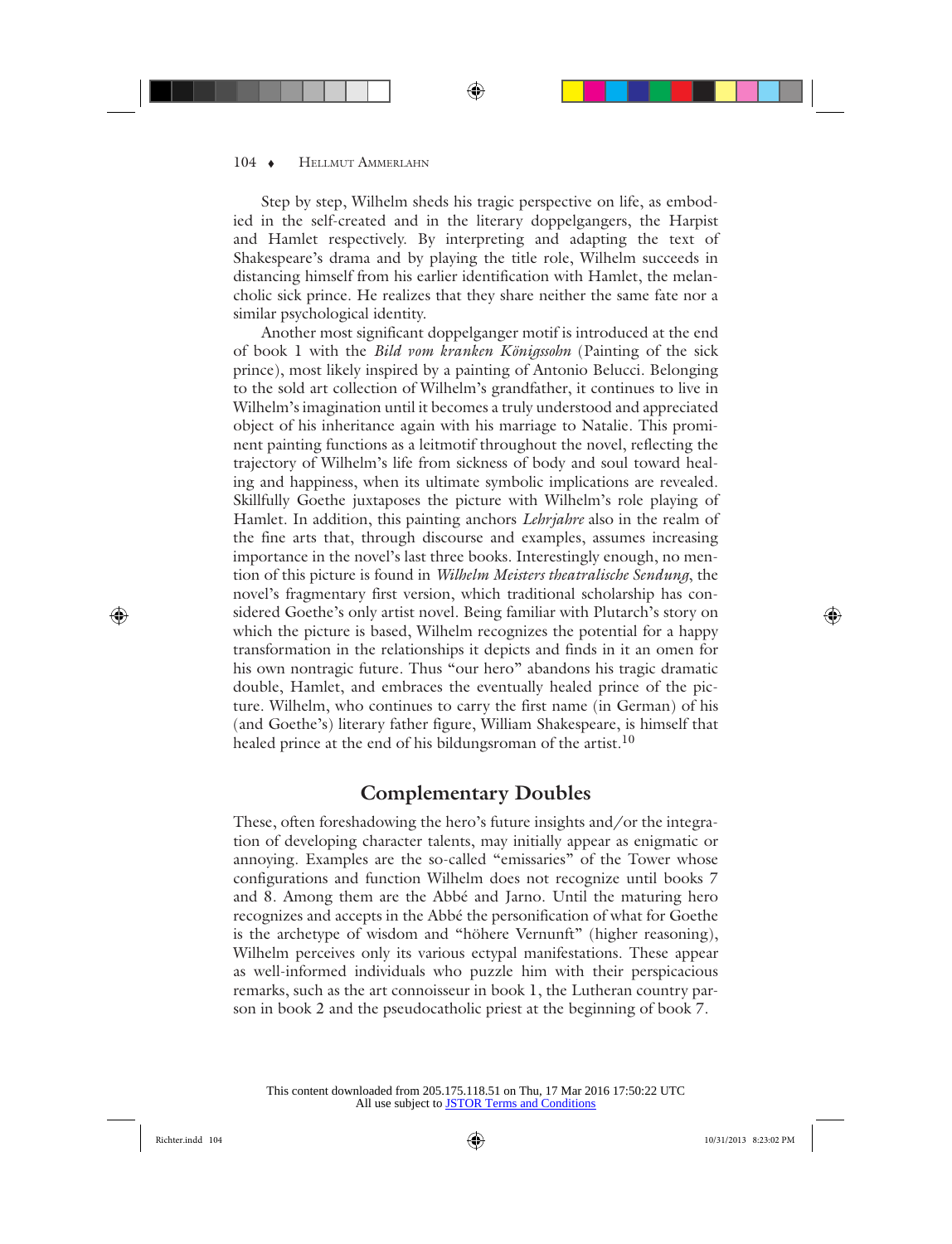Jarno, to whose judgment the hero owes his introduction to Shakespeare's works, functions as a corrective mirror to Wilhelm's escapades at the Count's court in book 3. As a complementary double, he often irritates him with his critical reasoning, until Wilhelm learns to use this inborn human faculty himself, a much-needed counterweight to his lively imagination. Other insightful figures such as Lothario and Therese become less enigmatic for the hero after he has largely developed the capabilities they represent. Wilhelm's initiation into the formerly secret Tower Society, an "aristocracy of the mind and purposeful activity," confirms that most of what they stand for on the "Real-" and "Symbolebene" (on the factual and symbolic level) is now familiar and available to him, even if he more than occasionally reacts overly emotional to events and misunderstandings and forgets to use the developed faculties he possesses appropriately.

Why does Goethe hide this function of the doubles, why indeed does he hide Wilhelm under the "minimizing mask" of a seemingly "passive" hero, even after his initiation? One reason is found in Goethe's sad discovery, "daß das Publikum [. . .] sehr selten aber [weiß], wie es mit dem Dichter dran ist" (that the public very seldom knows, what to make of the writer). He admits furthermore what we also know from innumerable incidences in his private life—namely, that "es mir von jeher Spaß gemacht hat, Versteckens zu spielen" (I have always had fun playing hide and seek).<sup>11</sup> Another reason is found in his wish to challenge the "productive" reader.<sup>12</sup> The author wants him or her to discover the "offenbare Geheimnisse" (the open secrets) that he has hidden in the work.<sup>13</sup> Jane in her investigation of Goethe's usage of "verkleinernde Parodie" (diminishing parody) provides several examples for this and points to their relevance for the history of German literature.<sup>14</sup>

Doubles in the form of twins and apparent look-alikes symbolize Wilhelm's growing ability to differentiate, to gain a more conscious assessment of himself and the world around him. Thus the Abbé has a twin brother who most likely plays the ghost of Hamlet's father in the premiere, and Felix splits into identical twins in the hero's dream. It takes him furthermore quite some time to differentiate three blood-related women who initially look very much alike and to assess their unique impacts on his life. Natalie, Wilhelm's inner guide, healer, and future wife, resembles both her sister, the beautiful Countess, and her aunt, the Beautiful Soul. Natalie combines their separate talents, natural as well as artistic beauty and spirituality, and enhances them to become the novel's figure of light, a "worldly saint."

Based on Goethe's morphological studies, she represents an "Urbild an archetypal form," and the ideal of balance in nature and society. She symbolizes Wilhelm's longed-for objective, his goal as a future healer and poet. She stands as the principal "antwortendes Gegenbild" in Wilhelm's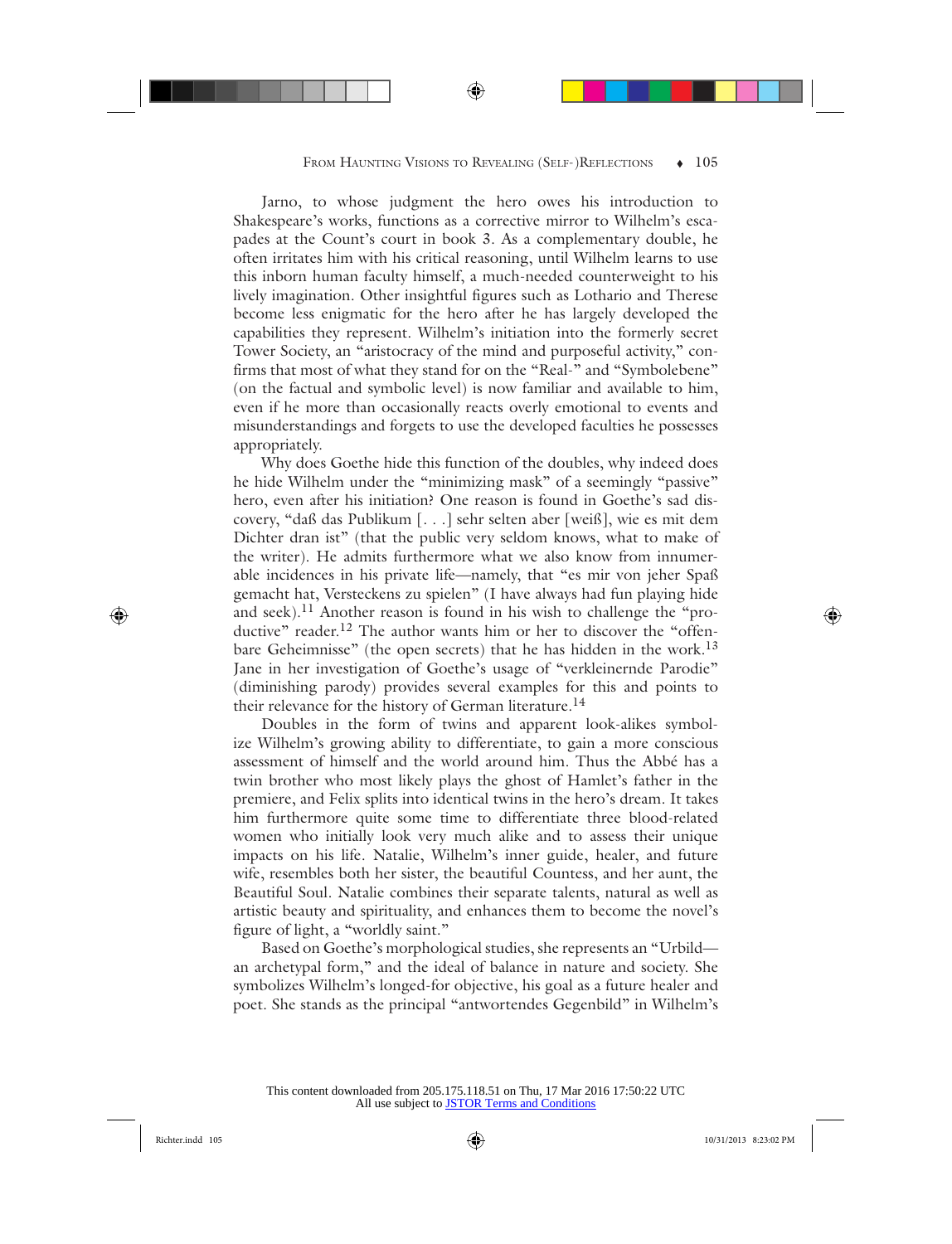quest.<sup>15</sup> For the sagacious Therese, the images of Wilhelm and Natalie converge because of their inherent "similarity." She claims that Wilhelm has from Natalie "das edle [. . .] Streben nach dem Bessern, wodurch wir das Gute [. . .] selbst hervorbringen" (HA 7:531–32; the noble pursuit of that which is better, whereby we ourselves create the Good). No wonder that Wilhelm expresses, as Faust does to the Earth Spirit, his deep gratitude to Natalie for being "guided by her" (see 537).

Numerous "concealed" and yet revealed analogies exist between Wilhelm Meister and Goethe's dramatic hero Faust. The latter's ardent quest to win Helena in acts 1 to 3 of the drama's second part resembles Wilhelm's search and love for Natalie. Here, as in *Lehrjahre*, the protagonist is personified as a creative poet. Their form of poetological "doubling" is confirmed among many other correspondences by the identical wording with which the author describes the ultimate goal of the knowledgeable poet. Even though the objective realm of activity of Wilhelm's Natalie is primarily Nature and Society, while that of Faust's Helena can be summarized as Beauty, Art, and History, Goethe calls them both: "Gestalt aller Gestalten—the form of all forms."<sup>16</sup>

After reading a penetrating description of his life story in the novel's last book and thus seeing "sein Bild außer sich" (his portrait from the outside), which was written by a "denkender Geist,"—the "thinking person" of the author, of course!—Wilhelm becomes conscious that he is also "ein anderes Selbst" (505; another self), a doppelganger, but of whom? The latter term, coined by Jean Paul in 1797, is absent from the novel. However, in a letter, Goethe himself called Wilhelm Meister, who originally was conceived as being on a "theatrical mission," his "geliebtes dramatisches Ebenbild," his "beloved dramatic likeness." $17$ The German Shakespearean "William Master" thus reveals himself as the ironically disguised doppelganger of the author, who in this novel, his "inner autobiography," presents a lasting account of the errors and detours he experienced as well as the skills, knowledge, and understanding he acquired during his own "Lehrjahre" (apprenticeship).

#### **Notes**

Epigraph: Goethe to Gustav Parthey, 28 August 1827. Johann Wolfgang von Goethe, *Gedenkausgabe der Werke, Briefe und Gespräche*, ed. Ernst Beutler (Zurich: Artemis, 1948–54), 23:492.

1 Johann Wolfgang Goethe, *Faust. Eine Tragödie. Werke. Hamburger Ausgabe in 14 Bänden*, ed. Erich Trunz, 16th edition (Munich: C. H. Beck, 1996), 3, lines 482 and 485. Further citations from *Faust* will be cited by line number according to this edition, indicated by HA. All translations are mine.

<sup>2</sup> Goethe's poem, "Was der Dichter diesem Bande," dedicated to the actor Krüger who played the role of Orestes in a performance of *Iphigenie auf Tauris*, ends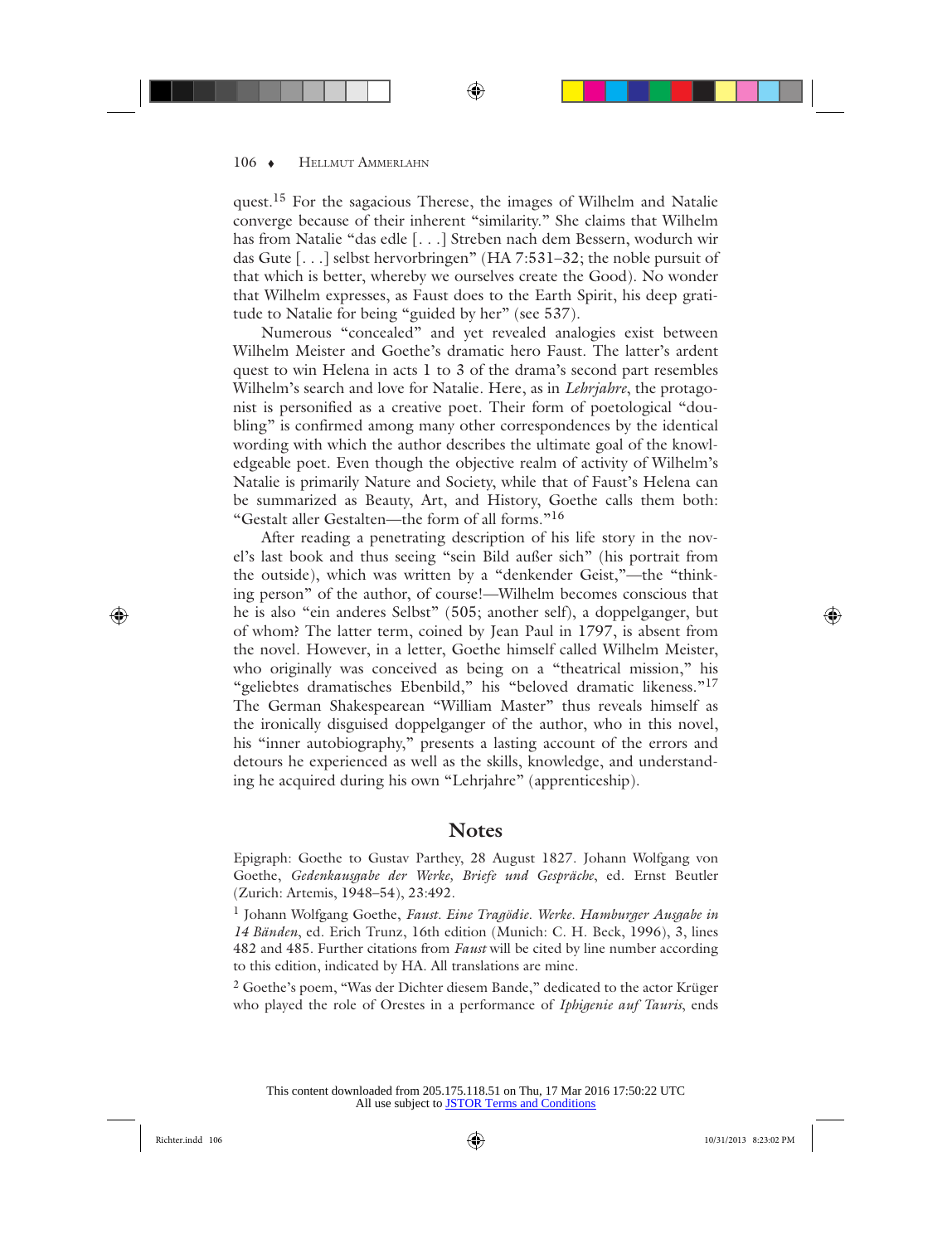with the lines: "Alle menschliche Gebrechen / Sühnet reine Menschlichkeit" (HA 5, 406; All human frailties are expiated by pure humaneness).

3 In Jane Brown's definition Goethe's ideal includes the absolute as well as a synthesis with the real. It stands in opposition to the world of reality and at the same time subsumes it. See note 25 in her essay "The Tyranny of the Ideal: The Dialectics of Art in Goethe's 'Novelle,'" *Studies in Romanticism* 19 (1980): 217–31.

4 Jane Brown, *Ironie und Objektivität: Aufsätze zu Goethe* (Würzburg: Königshausen & Neumann, 1999).

5 Brown, *Ironie und Objektivität*, 34, 39.

6 Known as a literary motif since antiquity, "the double" constitutes the subject matter for comedies such as Plautus's *Menaechmi* and Shakespeare's *Twelfth Night*, where identical twins or look-alikes cause hilarious confusions.

7 To Carl Jacob Ludwig Iken, 27 September 1927. *Goethes Briefe. Hamburger Ausgabe in 4 Bänden*, ed. Karl Robert Mandelkow (Hamburg: Christian Wegner, 1967), 4:250 (henceforth: HA-Br).

<sup>8</sup> A detailed interpretation of the characters of the novel and their symbolic interrelationships is found in Hellmut Ammerlahn, *Imagination und Wahrheit. Goethes Künstler-Bildungsroman* "*Wilhelm Meisters Lehrjahre*"*: Struktur, Symbolik, Poetologie* (Würzburg: Königshausen & Neumann, 2003). The book does not include the results of the present study. It does not focus on the doppelganger motif with its distinctly different categories, nor does it broach the theme of subject and object in other Goethean works as analyzed here.

<sup>9</sup> E.g.: "Ein ganzer Roman [. . .] entwickelte sich in seiner Seele" (HA 7:55; An entire novel developed in his soul), and "er komponierte aus dem Reichtum seines lebendigen Bildervorrats sogleich ein ganzes Schauspiel mir allen seinen Akten, Szenen, Charakteren und Verwicklungen" (HA 123–24; He at once composed a complete drama with all its acts, scenes, characters, and entanglements out of the abundance of his lively reservoir of images).

<sup>10</sup> For a brief historical overview of this novel's scholarly reception since 1953 and an investigation of Goethe's morphological and poetological principles determining its new paradigmatic genre, see Hellmut Ammerlahn, "The Marriage of Artist Novel and Bildungsroman. Goethe's *Wilhelm Meister:* A Paradigm in Disguise," *German Life and Letters* 59, no. 1 (2006): 25–46.

<sup>11</sup> Letter to Carl Friedrich von Reinhardt, 22 June 1808, HA-Br 3:79.

12 In a letter to Schiller, Goethe demands, "daß sich der Leser produktiv verhalten muß, wenn er an irgendeiner Produktion teilnehmen will" (19 November 1796, HA-Br 2:245; that the reader must be productively engaged if he wants to take part in any production).

13 See e.g. his letters to his long-time friend Carl Friedrich Zelter dated 1 June and 26 August 1809. The following statement, here in reference to *Die Wahlverwandtschaften*, is valid for all works of his maturity and the readers Goethe expects to find: "Ich bin überzeugt, daß Sie der durchsichtige und undurchsichtige Schleier nicht verhindern wird bis auf die eigentlich intentionierte Gestalt hineinzusehen" (HA-Br 3:107; I am convinced that the transparent and